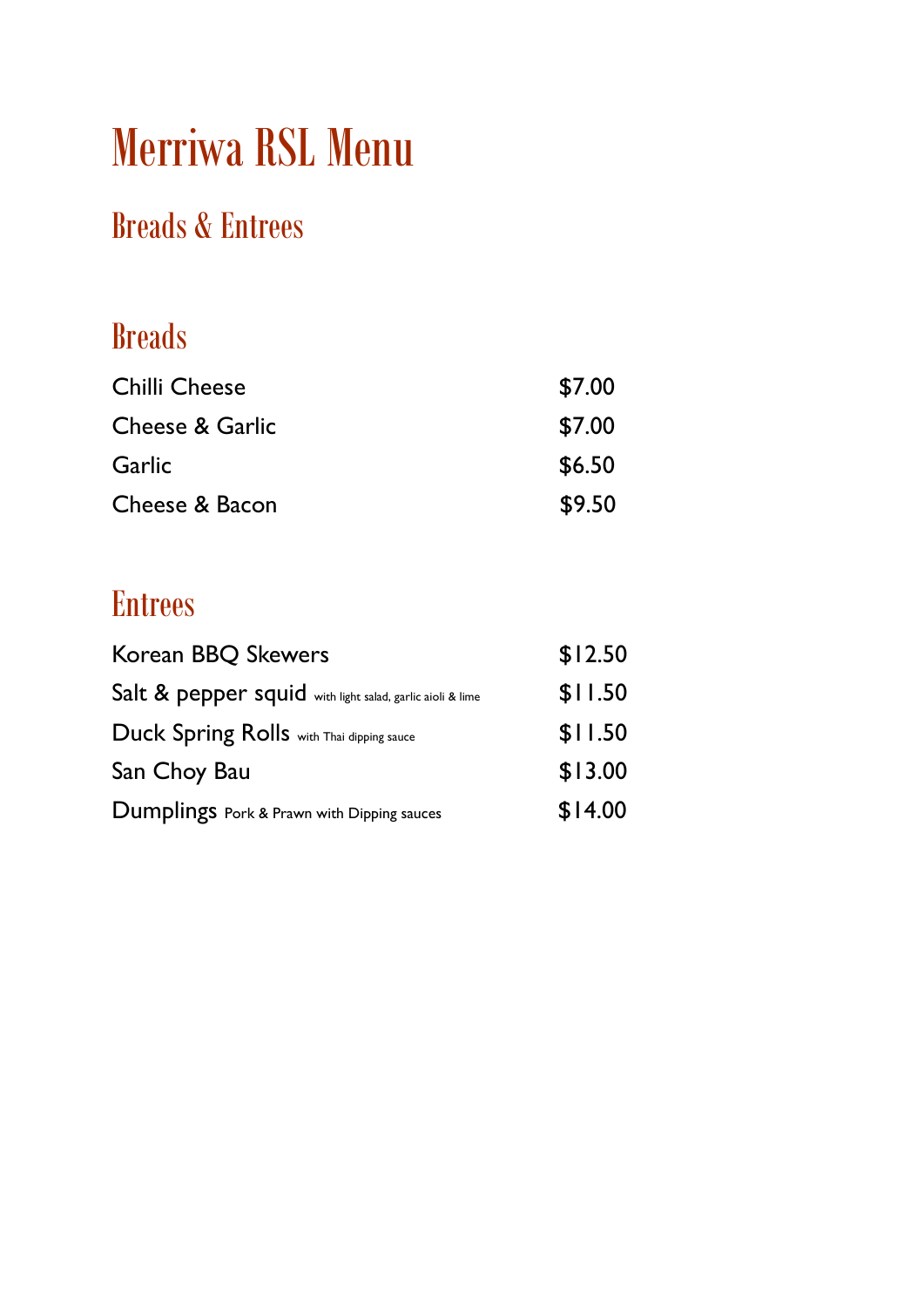# Mains

## Steaks

| 250gm Rump Steak with chips                             | \$22.50 |
|---------------------------------------------------------|---------|
| 290gm Sirloin Steak 180 day grain fed served with chips | \$27.50 |
| 400gm T Bone Steak served with chips                    | \$30.00 |
| Crumbed Lamb Cutlets with chips                         | \$27.50 |
| Add surf & turf to your steak for                       | \$7.00  |

# **Chicken**

| Chicken Schnitzels freshly made served with: |         |
|----------------------------------------------|---------|
| • Chips only                                 | \$17.50 |
| • Crispy Bacon, tomato & cheese              | \$22.50 |
| • Creamy Garlic Prawns                       | \$26.50 |
| • French Parmi                               | \$24.50 |
| • Hawaiian Parmi                             | \$24.00 |